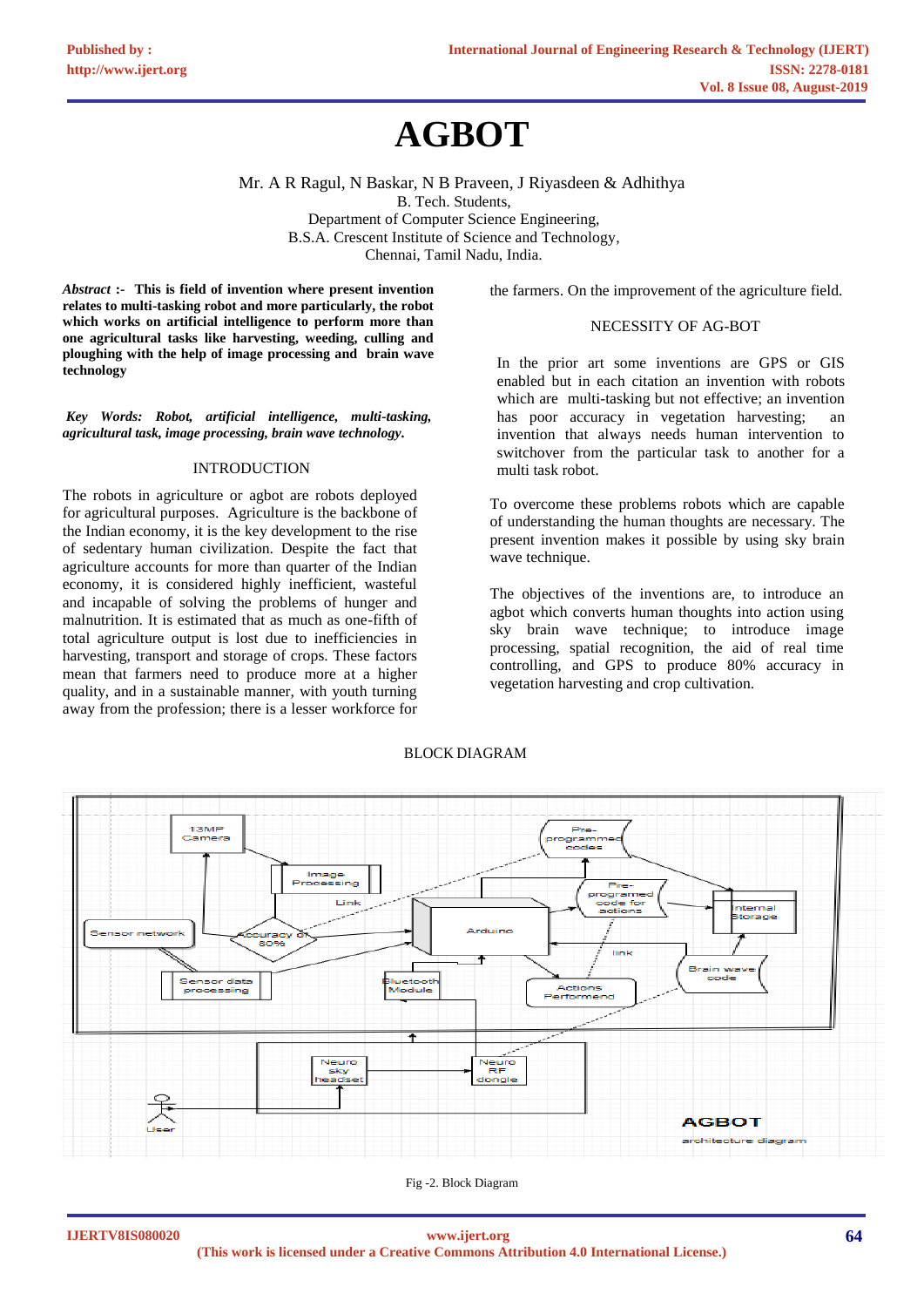- **Arduino**: The Arduino is a microcontroller board based on the Microchip and pin they are divded to two types UNO and MEGA ATmega328P microcontroller and developed by Arduino.cc
- $\Box$ **GPS(Global Positioning System)**: The concept of GPS is location based system. GPS satellite transmits radio signal containing current time and data about its position of the user.
- **Sensor Networks**: Variety of sensors used in  $\Box$ this are used in this device they are:
	- 1. Ultrasonic sensor
	- 2. Infra-red sensor(IR)
	- 3. Motion sensor
	- 4. Electro-EncephaloGraphy sensor(EEG) they combine to form a sensor network.
- **Battery:** Car battery are used in this where the high voltage rechargeable that supplies current to motor.
- **Bluetooth Module:** This module is used to  $\Box$ connect the master and the slave, in this it connects the User and the Agbot.
- **Brain-wave tech:** It is which plays the major role in the device of converting the brain signal waves to binary outputs.

# **COMPONENTS**

The functioning of entire device depends upon the four important parts. They are:

# **1) GPS (Global Positioning System):**

This is Global Positioning System, originally NAVSTAR GPS, a satellite linked base system which can transport or receive information on or near the Earth. The obstacles such as mountains and buildings block the relatively weak GPS signals.

# **2) Arduino (MEGA)**

The Arduino UNO is an open-source microcontroller board based on the Microchip ATmega328P microcontroller and<br>developed by Arduino.cc. The board is equipped developed by Arduino.cc. with sets of digital and analog input/output (I/O) pins that may be interfaced to various expansion boards (shields) and other circuits. The board has 14 Digital pins, 6 Analog pins, and programmable with the Arduino IDE (Integrated Development Environment) via a type B USB cable. It can be powered by a USB cable or by an external 9 volt battery, though it accepts voltages between 7 and 20 volts.

# **3) Power supply**

In order to move this heavy device, two car batteries are used. Each of these car batteries give the supply power of 12.6V or above which intensively move this vehicle. These are rechargeable batteries that supply current to the

electric motor vehicle. This supplies DC current. These automobile batteries have 6 cells and each of these cells have lead component and consists of lead alloy grid filled with sponge which acts as cathode. Anode is coated with lead dioxide. And each of the cells is filled with sulphuric acid which acts as an electrolyte.

# **4) Bluetooth module**

The Bluetooth technology manages to communicate between the channels wirelessly. Bluetooth module can transmit or even receive the data wirelessly using two or more devices. It consists of host and a client. This can receive or transmit the data from the Host Controller Interface (HCI). The pairing should be done in a frequency of 2.4GHz. It is a secure protocol and is perfect for the short range, low cost, low power consumption between two electronic devices. It's sends and receives the data in the form of radio waves. Every Bluetooth adapter has a particular range of connection. We use Bluetooth version 4.0.

# **5) Sensor Networks**

Wireless Sensor Network (WSN) is a wireless network which consists of a base station and a number of nodes wirelessly connected to the base. The networks are used to monitor or analyze physical or environmental conditions like sound pressure, temperature, objects or obstacles. These data are passed to a main location such as microcontrollers. In this device, varieties of sensors are used. They form as wireless sensor network. They consist of Ultrasonic sensor, motion sensor, IR sensor, EEG sensor.

- **Ultrasonic sensor:** It is a type of acoustic sensor divided into three broad categories such as transmitters, receivers and transceivers. The transmitter converts electrical signal into ultra sound. The receiver converts ultra sound into electrical signals. The transceivers can do both the works.
- **Motion sensor:** Most of the motion sensor detects the motion by changing the frequencies they produce. The frequencies are microwave and infrared. The principle of the motion sensor is Doppler effect. The main part of the motion detector circuit is the dual IR reflective sensor.
- **IR Sensor:** It is an electronic sensor that measures the infrared light radiating from the object in its field of view. It can measure the heat of the object as well as detects the motion. It can only measure the infrared radiation.
- **EEG sensor**:It is brain singnal processor which inturn processes the brain waves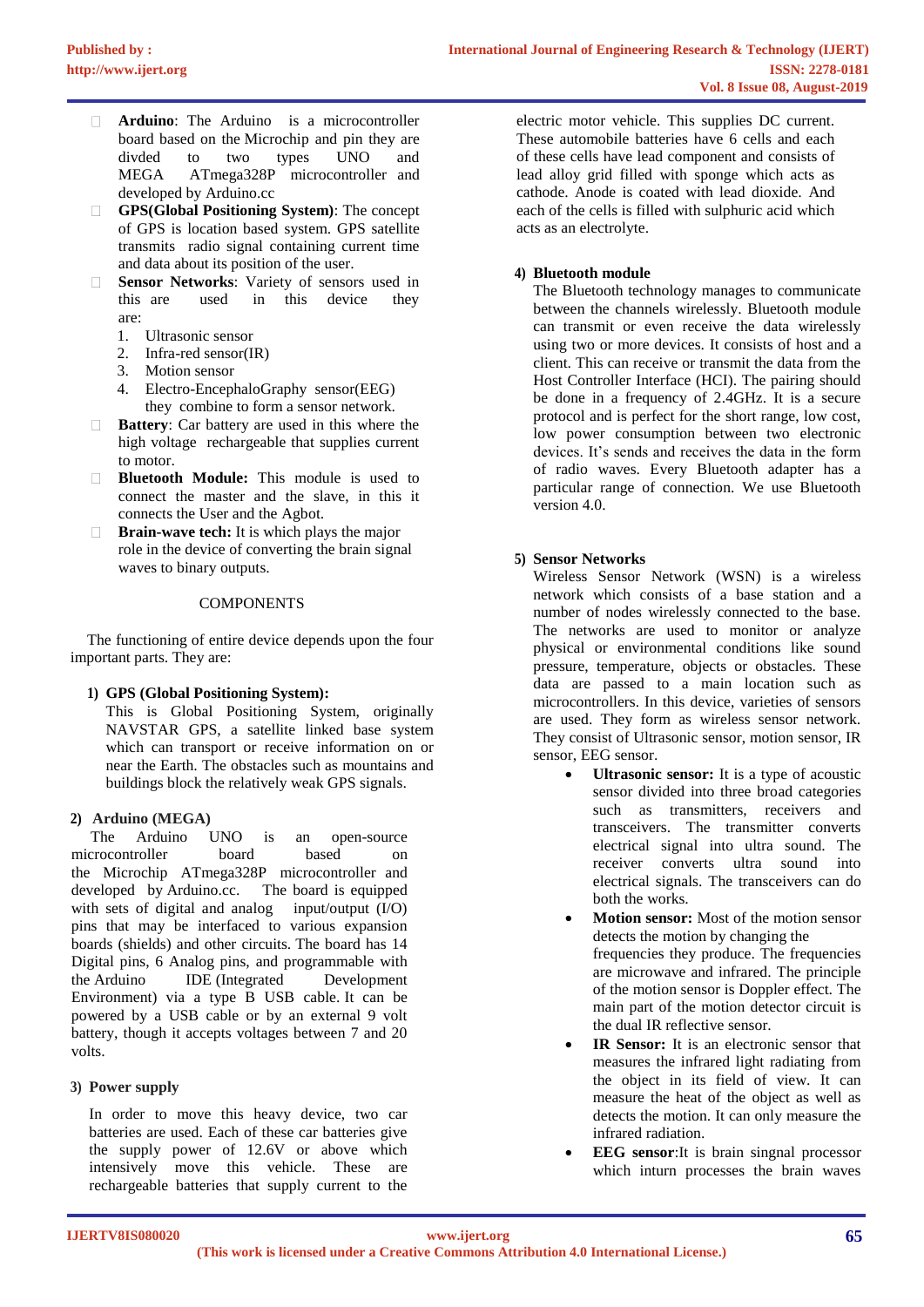into binary output and trasmint through the RF module.

 **6) Brainwave technology** There are totally four main brain waves present in a normal brain of a human.This can be measured and transmitted using neuro headset and the neuro RF module.

Neuro Headset

Neuro-RF module

# **Neuro Headset**

It a brain wave starter kit developed by the sky brain technology.it is 8 channel wearable EEG headset and designed for scalable and contextual human brain research and provide access to brain data with quick respond and in easy way.

#### **Neuro-RF module**

It is the module used in the neuro headset where this module which transmit the binary data from the brain to the other device which it is connected to.

#### **7)Camera**

 The 13MP raspberry pi camera is mounted on the bot which is attached to the microcontroller where it is capable of night vision using infrared. The design is customizable. It is used to capture images which is needed for the processes. Using Image processing

#### WORKING

The combination of human mind and the robotic skill plays a key role in the design of the agbot. This is possible with the mind-controlling feature of this robot which is constructed using an arduino microcontroller, the mindwave signals are processed using neuro sky RF dongle. The neuro sky RF dongle is programmed to communicate with the arduino. In the program, the attention value is set to control the robot can be tuned to the accuracy needed. These digital signals are transmitted to the arduino microcontroller attached in the agbot via Bluetooth module. These concepts are used to set any agricultural task which are pre-programmed with the robotic microcontroller.

Usage of image processing for plantation type detection and harvesting with the help of spatial recognition tool, the aid of real time controlling and GPS (Global Positioning System) makes harvesting crops very easy. The robot employs a simple yet efficient system with the aid of Artificial Intelligence concepts to identify the vegetation and harvest it. A 13MP Raspberry Pi 3 Camera Mounted on a Rotatable Motorized stand captures the image of the vegetation available. The captured image is compared with the pool of images that have been preloaded in the system. Based on the criteria set by the user, the image is compared to the filtered set of images. If the captured image matches with the requirement at an 80% accuracy, the camera is then instructed to capture position coordinates of the vegetation. Once the position signal is processed, the rover will transit horizontally to the vegetation and once the robot is in position, the robotic arm will move to the appropriate height and the gripper attached in the robotic arm, collects the fruit/vegetable and the pressure with which the vegetable should be held for the completing the harvesting, is sensed by the IR sensors fixed on the gripper. This operation loop is executed continuously till no more vegetation of the required type is available or if the system is manually turned off. The rear side of the robot is attached with a ploughing system, crops(wheat, rice), autonomous seed dispensing system with distance monitoring, the seed to be sown can be

chosen by the user. The entire harvesting, ploughing and seed sowing systems are controlled by a DC motor which is in turn controlled by a microcontroller through a motor controller. The robot also has fully fabricated radar and ultrasonic sensors attached to the base of the robot to detect any obstacles and pits while performing tasks.

The proposed agbot has the potential to respond brainwave signals with the help of EEG sensors and a Neuro Sky Headset. It can carry out tasks like ploughing fields, sowing seeds, cutting weeds and harvesting crops with the help of a unique image processing method which helps it to identify different types of vegetation with the help of a set of different preloaded images of different vegetation types.

The electric pulse produced in the brain by the neurons are measured or analysed by the EEG sensors which are converted into binary output to be used in further process. The analog values produced in Neuro Sky Headset are converted into digital output using Arduino program written in Arduino Micro controller.

The programs for various activities for farming is coded and saved in the system. Using the brainwave, one can command the robot to execute a certain activity. The Micro controller will immediately choose the required program for execution using the technique activity selection and pre-programmed loop execution.

#### ADVANTAGES

- $\Box$  The setup is small and mobilized compared to the tractor.
- Handling of the setup is easy.  $\Box$
- Maintenance at low cost.  $\Box$
- $\Box$ Mainly easy use for the famers and even others also.

# DISADVANTAGES

- Bulky design of unit, can be overcome by modifications.
- Careful handling of electronic parts must be  $\Box$ ensured.
- $\Box$ Setup is little heavier due to mild steel used . Battery inefficient.

# FUTURE SCOPE

By using advanced technology the electronics

 $\Box$